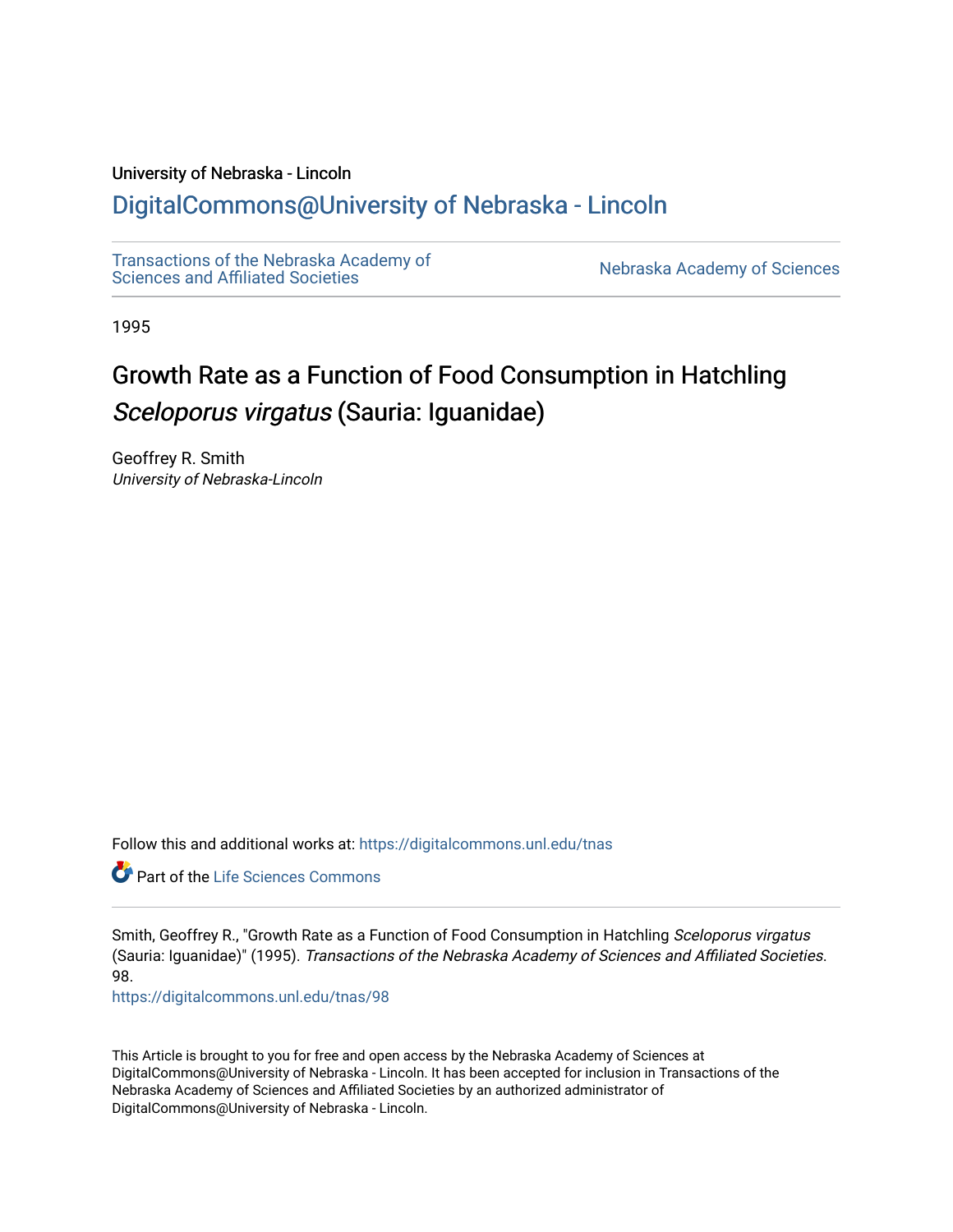## GROWTH RATE AS A FUNCTION OF FOOD CONSUMPTION IN HATCHLING

## *SCELOPORUS VIRGATUS* (SAURIA: IGUANIDAE)

Geoffrey R. Smith\*

School of Biological Sciences University of Nebraska-Lincoln Lincoln, Nebraska 68588-0118

\*Present address: Kellogg Biological Station, 3700 E. Gull Lake Drive, Hickory Corners, Michigan 49060

#### *ABSTRACT*

The potential for food availability and consumption to produce variation in growth rates among hatchling striped plateau lizards *(Sceloporus virgatus)* was studied under laboratory conditions. Growth rate and survivorship were positively linearly related to the amount of food consumed. Differences in food consumption and availability created large differences in body size by the end of the experiment.

t t t

One of the most-studied categories of proximate causation of life history variation in lizards is resource availability. Several studies have correlated food availability (measured by arthropod abundance or by rainfall amounts which have been shown to influence arthropod abundance) with growth rates (Dunham, 1978; G. Smith and Ballinger, 1994b; Stamps and Tanaka 1981), reproduction (Ballinger, 1977; Dunham, 1981; but see Jones et aI., 1987a), and survivorship (Ballinger, 1980, 1984; G. Smith and Ballinger, 1994c). Experimental studies, both in the field, and in the laboratory, have been conducted to more explicitly investigate the relationship between food availability and life history variation. Food supplementation experiments in nature have given mixed results. Increasing food supplies did not affect female reproduction in *Anolis acutus*  (Rose, 1982) nor did it influence growth or survivorship in *Sceloporus undulatus* (Jones et aI., 1987b) or *Anolis aeneus* (Stamps and Tanaka, 1981). However, Guyer (1988a,b) found that food supplementation did influence male growth, female reproduction, and short-term juvenile survivorship in *Norops humilis.* In a laboratory study, Stamps and Tanaka (1981) did find effects of food on growth in *Anolis aeneus.* In another laboratory study, Sinervo and Adolph (1994) found a 50% reduction in food supply caused a 50% reduction in growth in hatchling *Sceloporus occidentalis* and *S. graciosus.* 

Information on hatchling lizards is lacking, especially detailed data on such important parameters as growth rates. Experimental studies on hatchling or neonate lizards allow for the examination of the potential factors influencing hatchlings, such as temperature (Sinervo and Adolph, 1989, 1994), density (Tubbs and Ferguson, 1976) and elevation (G. Smith et aI., 1994). The growth rates of individuals in a population in the Chiricahua Mountains vary from year to year, and from habitat to habitat, in a manner consistent with fluctuations in food availability (G. Smith, 1995a). In this study, I examine the relationship between food availability, food consumption, and growth rate in hatchling striped plateau lizards *(Sceloporus virgatus)*  raised in the laboratory under otherwise identical conditions.

### MATERIALS AND METHODS

#### Study species

*Sceloporus virgatus* has been well studied in the Chiricahua Mountains of southeastern Arizona. Mating and courtship occur in April and May (Ballinger and Ketels, 1983; Rose, 1981) and oviposition occurs in early July with the onset of the monsoon rains (G. Smith et aI. 1995; Vinegar, 1975a). *Sceloporus virgatus*  retain their eggs for an intermediate period of time relative to other members of the genus (DeMarco, 1992, 1993; see also Andrews and Rose, 1994). Activity appears to be influenced by photoperiod (Stebbins, 1963) and food levels (Phelan and Niessen, 1989) and is not necessarily continuous throughout the activity season (Le., individuals are not active every day; Rose, 1981). These lizards are terrestrial and prefer rock substrates (G. Smith, 1996). The mechanism of habitat selection is unknown, but preferences may be present at birth (G. Smith and Ballinger, 1995). *Sceloporus virgatus*  maintain home ranges and are territorial to some ex-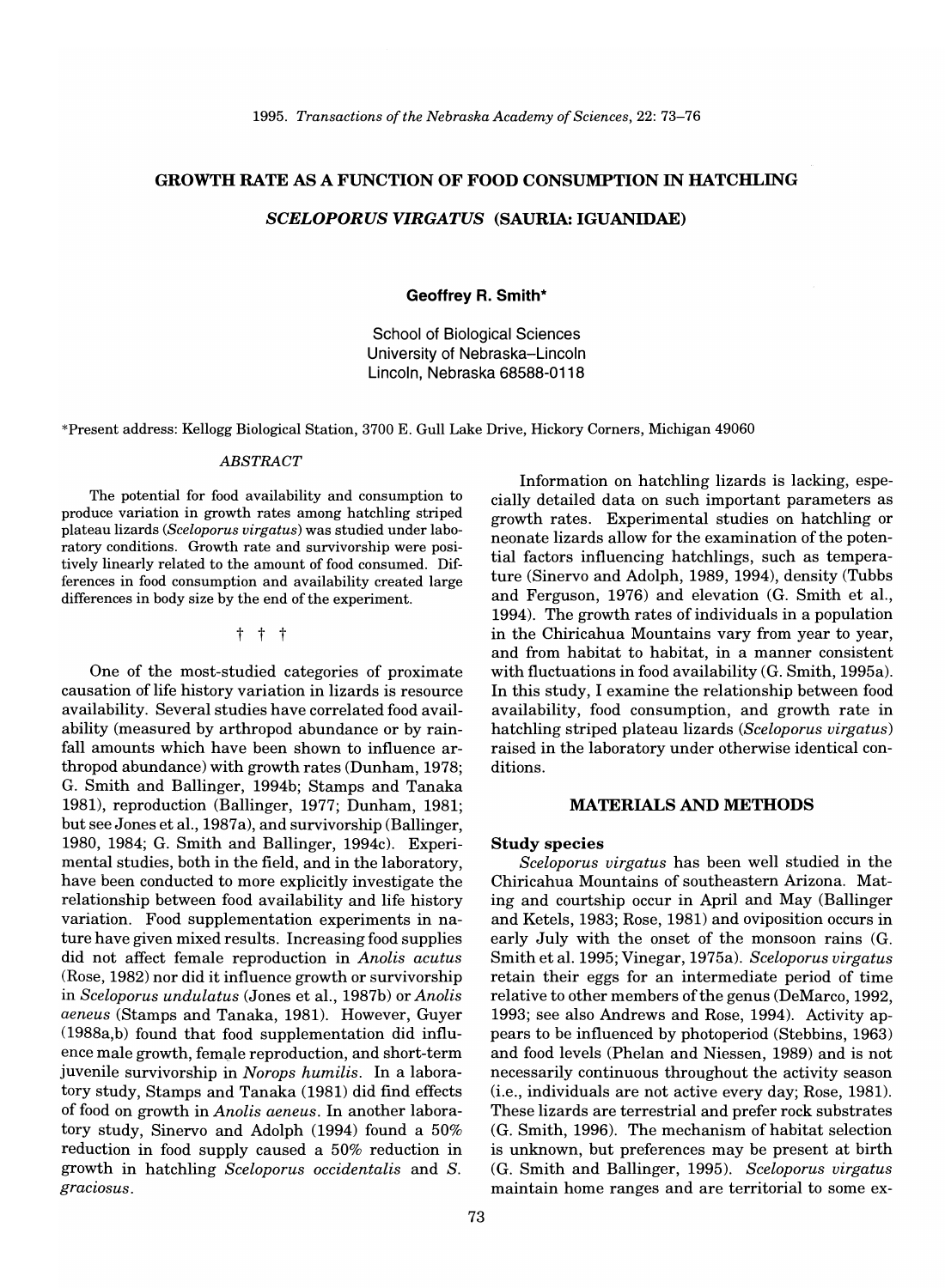## 74 G. R. *Smith*

tent (Vinegar, 1972, 1975b; Rose, 1982; D. Smith, 1985; G. Smith, 1995b), with individuals having a high degree of fidelity to habitat type, slope, and site, and to a lesser degree, substrate type (G. Smith, 1996). *Sceloporus virgatus* competes weakly and variably with *Urosaurus ornatus* (D. Smith, 1981). The thermal ecology of S. *virgatus* has been described by G. Smith and Ballinger (1994a) and the energetics studied by Ballinger and Holscher (1983), Merker and Nagy (1984), and Pough and Andrews (1985). G. Smith (1994) studied the allometry and morphometry of early hatchling growth.

#### **Methods**

Gravid female striped plateau lizards *(Sceloporus virgatus)* were collected in the Chiricahua Mountains of southeastern Arizona and transported to Lincoln, Nebraska, where they were allowed to oviposit on sand. Eggs were then incubated on a one-to-one mix (by mass) of vermiculite and water placed in glass dishes. The glass dishes were sealed in plastic bags and placed in an environmental chamber set at approximately 30°C. Moisture of the incubation substrate was periodically checked and maintained throughout incubation. On hatching, hatchlings were measured and placed in individual plastic cages  $(30 \times 16 \times 8 \text{ cm})$ . Water was provided throughout the day and cages were periodically sprayed with water. Hatchlings had access to radiant heat for 10 h  $d^{-1}$  provided by a 75 W light bulb suspended 30 cm above the substrate. The position of the light bulb at one end of the cage provided a thermal gradient (20 to 40°C) in which hatchlings could thermoregulate. Additional uv light beyond ambient room light from an overhead fluorescent bulb was not provided.

Hatchlings were randomly assigned to one of three food levels: fed five crickets (dusted with a calcium and phosphorus supplement) (1) every day, (2) every other day, or (3) every third day. Crickets were left in cages for 24 h, and if any crickets remained at the end of the 24 h, they were removed from the cage. The number of crickets eaten in each 24 h period was recorded. Size of crickets fed hatchlings increased throughout the study. Initially, crickets fed to the hatchlings weighed on average 0.0043 g each. Later the average weight of the crickets used was increased to 0.0182 g, and finally to 0.0245 g. Similar crickets were selected for each feeding session to minimize variation in biomass due to cricket size. Food consumed was calculated by multiplying the number of crickets eaten by the average mass of the crickets provided. Hatchlings were measured weekly. Snout-vent length (SVL) was measured to the nearest 0.1 mm, and body mass (BM) was taken to the nearest 0.01 g. Hatchlings were sexed by the presence (male) or absence (female) of enlarged post-anal scales. The experiment was terminated after 53 days.



Figure 1. Relationship between per day food consumption and growth rate for hatchling *Sceloporus virgatus.* 

Only individuals for whom the interval between first and last measurements were greater than 10 d are used to analyze growth rates (range  $= 14$  to 49 d). Growth rate in SVL was calculated as: (final SVL - initial SVL)/ number of days between initial and final measurements. Calculation for BM changes was the same except BM was substituted for SVL.

## **RESULTS**

Individuals that ate more total cricket biomass grew faster ( $N = 17$ ,  $r^2 = 0.74$ ,  $P < 0.0001$ ). The same held true for those that ate more on a per day basis (Fig. 1;  $N$  $= 17, r^2 = 0.76, P < 0.0001$ . Hatchlings that gained weight faster ate more total cricket biomass ( $N = 17$ ,  $r<sup>2</sup>$ )  $= 0.52, P = 0.001$ , and more cricket biomass per day (N) = 17,  $r^2$  = 0.44, P = 0.003). Those individuals that ate more cricket biomass per day survived longer (survivorship expressed as percent of days survived [i.e, an individual surviving the entire experiment would have a survivorship of 1.0)]  $(N = 22, r^2 = 0.73, P <$ 0.0001).

#### **DISCUSSION**

This study shows the importance of food consumption to the growth of hatchling *Sceloporus virgatus.*  Nearly 75% of the variation in growth rate can be explained by food consumption (both total and per day). These results suggest that any factor influencing the distribution of hatchlings relative to the distribution and abundance of their prey could influence the life histories of individuals in nature. For example, Karasov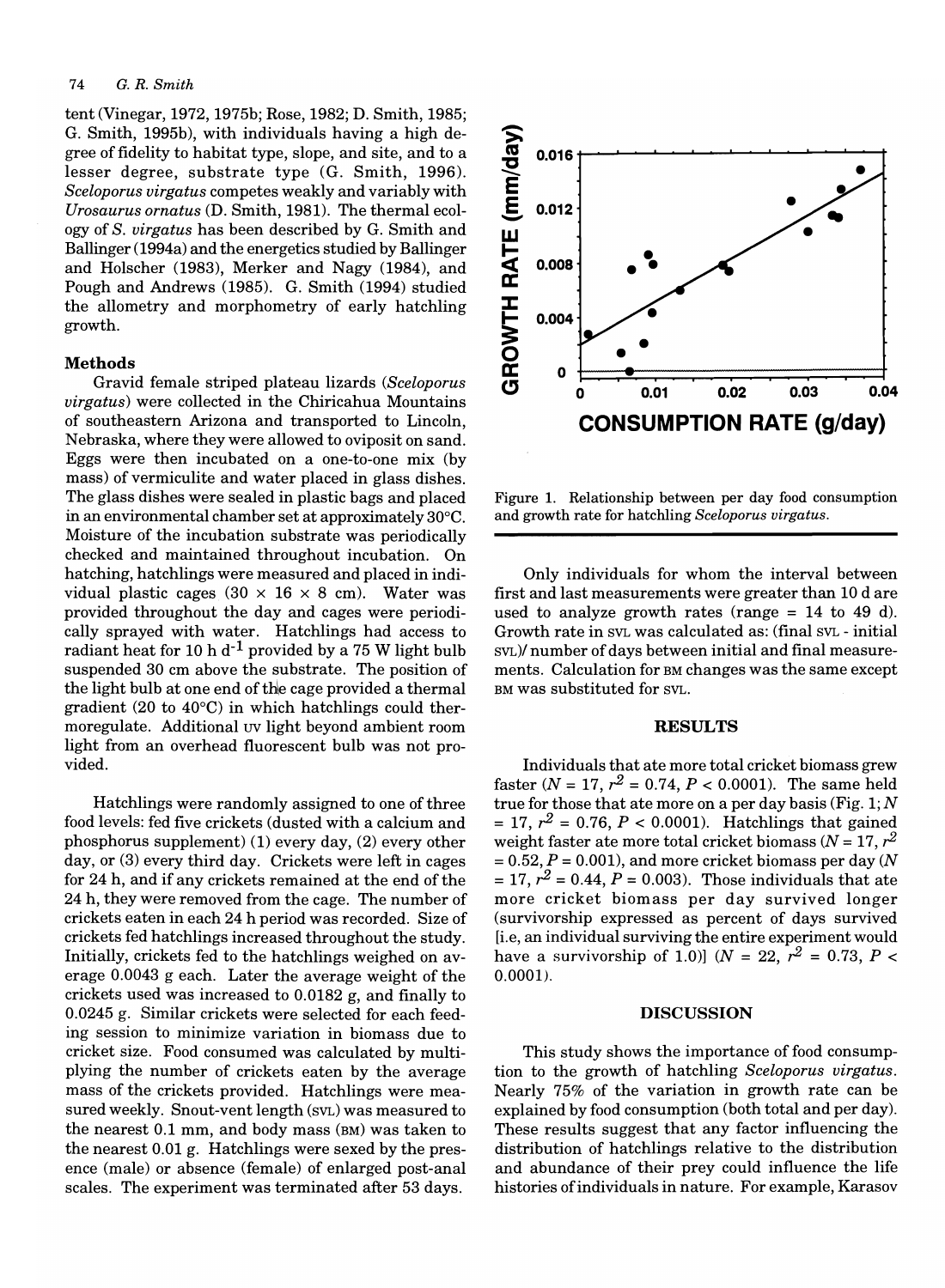and Anderson (1984) found that feeding rate, energy expenditure, and activity can differ between habitats in *Cnemidophorus hyperythrus* and these differences may result in different growth rates. Unfortunately, no data on the growth or food consumption of hatchling *S. virgatus* in the field have been published with which to compare the results of this study.

By the end of the experiment there was a 4.2 mm difference in SVL between the largest and smallest hatchlings despite both individuals beginning the experiment at similar·sizes. Therefore, growth rate differences due to the amount of food available to an individual at the hatchling stage are liable to extend throughout the lifetime of that individual, ultimately influencing the reproductive success of the individual through the influence of body size on survivorship (e.g., Ferguson and Fox, 1984) and reproduction (e.g., the increase of clutch size with body size; for *Sceloporus virgatus* see G. Smith et aI., 1995; Vinegar, 1975a).

## **ACKNOWLEDGMENTS**

R. Ballinger, J. Rettig, and several anonymous reviewers provided helpful comments on earlier versions of this manuscript. This paper was submitted to The University of Nebraska-Lincoln in partial fulfillment of Ph.D. requirements. Females were collected under AZ permit #SMTHOOOOI80, and the experiment was performed under UNL IACUC #93-9-11. M. Matthews helped collect gravid females, and J. Butler helped care for the hatchlings. R. Ballinger provided guidance and advice. Financial support was provided by an NSF Predoctoral Fellowship, the Southwestern Research Station, UNL School of Biological Sciences Special Funds, and Presidential and Frank and Marie T. Wheeler Fellowships from UNL.

#### **LITERATURE CITED**

- Andrews, R. M., and B. R. Rose. 1994. Evolution of viviparity: Constraints on egg retention. *Physiological Zoology* 67: 1006-1024.
- Ballinger, R. E. 1977. Reproductive strategies: food availability as a source of proximal variation in a lizard. *Ecology* 58: 628-635.
	- -. 1980. Food limiting effects in populations of *Sceloporusjarrovi* (Iguanidae). *Southwestern Naturalist* 25: 554-557.
	- ---. 1984. Survivorship of the lizard, *Urosaurus ornatus linearis,* in New Mexico. *Journal of Herpetology* 18: 480-481.
	- --, and V. L. Holscher. 1983. Assimilation efficiency and nutritive state in the striped plateau lizard, *Sceloporus virgatus* (Sauria: Iguanidae). *Copeia* 1983: 838-839.

*Growth and food consumption in* Sceloporus virgatus 75

- and D. J. Ketels. 1983. Male reproductive cycle. of the lizard *Sceloporus virgatus. Journal of Herpetology* 17: 99-102.
- DeMarco, V. G. 1992. Embryonic development times and egg retention in four species of sceloporine lizards. *Functional Ecology* 6: 436-444.
- 1993. Estimating egg retention times in  $\overline{a}$ sceloporine lizards. *Journal of Herpetology* 27: 453- 458.
- Dunham, A. E. 1978. Food availability as a proximate factor influencing individual growth rates in the iguanid lizard *Sceloporus merriami. Ecology 59:*  770-778.
- -. 1981. Populations in a fluctuating environment: the comparative population ecology of the iguanid lizards *Sceloporus merriami* and *Urosaurus ornatus. Misc. Publ. Museum of Zool., Univ. Michigan* 158: 1-62.
- Ferguson, G. W., and S. F. Fox. 1984. Annual variation of survival advantage of large juvenile sideblotched lizards, *Uta stansburiana:* its causes and evolutionary significance. *Evolution* 38: 342-349.
- Guyer, C. 1988a. Food supplementation in a tropical mainland anole, *Norops humilis:* demographic effects. *Ecology* 69: 350-361.
- -. 1988b. Food supplementation in a tropical mainland anole, *Norops humilis:* effects on individuals. *Ecology* 69: 362-369.
- Jones, S. M., R. E. Ballinger, and W. P. Porter. 1987a. Physiological and environmental sources of variation in reproduction: prairie lizards in a food rich environment. *Oikos* 48: 325-335.
- --, S. R. Waldschmidt, and M. A. Potvin. 1987b. An experimental manipulation of food and water: growth and time-space utilization of hatchling lizards *(Sceloporus undulatus). Oecologia* 73: 53-59.
- Karasov, W. H., and R. A. Anderson. 1984. Interhabitat differences in energy acquisition and expenditure in a lizard. *Ecology* 65: 235-247.
- Merker, G. P., and K. A. Nagy. 1984. Energy utilization by free-ranging *Sceloporus virgatus* lizards. *Ecology* 65: 575-581.
- Phelan, J. P., and K. G. Niessen. 1989. Effect of satiation on activity patterns in *Sceloporus virgatus. Journal of Herpetology* 23: 424-426.
- Pough, F. H., and R. M. Andrews. 1985. Use of anaerobic metabolism by free-ranging lizards. *Physiological Zoology* 58: 205-213.
- Rose, B. 1981. Factors affecting activity in *Sceloporus virgatus. Ecology* 62: 706-716.
	- ---. 1982. Food intake and reproduction in *Anolis acutus. Copeia* 1982: 322-330.
- Sinervo, B., and S. C. Adolph. 1989. Thermal sensitivity of hatchling growth in *Sceloporus* lizards: environmental, behavioral, and genetic aspects. *Oecologia* 78: 411-417.